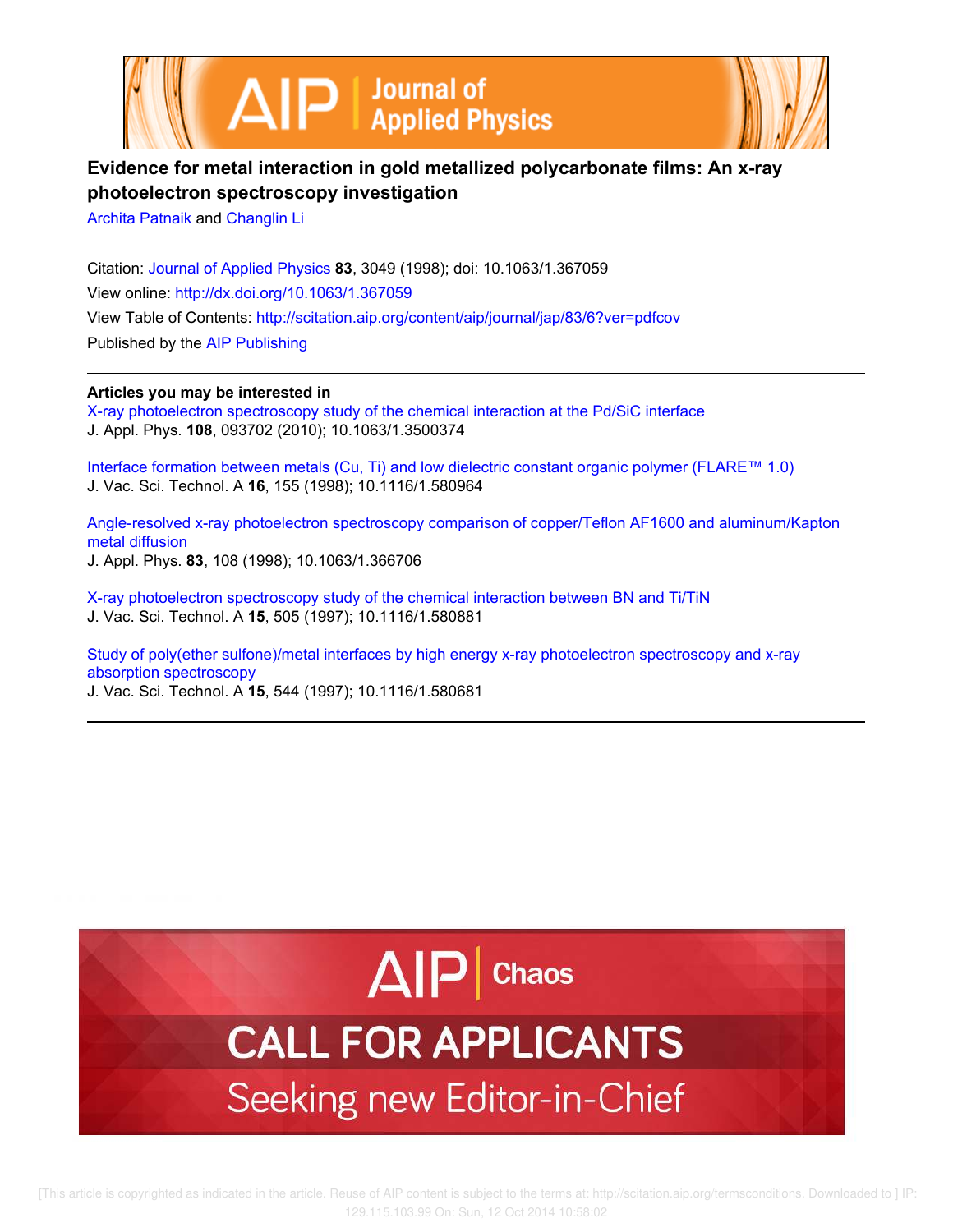# **Evidence for metal interaction in gold metallized polycarbonate films: An x-ray photoelectron spectroscopy investigation**

Archita Patnaik<sup>a)</sup>

*Department of Chemistry, Indian Institute of Technology, Madras 36, India and Institute of Modern Physics, Chinese Academy of Sciences, Lanzhou 730000, People's Republic of China*

Changlin Li

*Institute of Modern Physics, Chinese Academy of Sciences, Lanzhou 730000, People's Republic of China*

(Received 17 March 1997; accepted for publication 10 December 1997)

The interfacial interactions between *in situ* thermally evaporated Au and polycarbonate (PC) film, a technologically important polymeric material, is studied by x-ray photoelectron spectroscopy (XPS). Angle resolved XPS is performed to investigate the Au reactivity if any, in forming the metal-polymer interface. The spectral evidence from the above suggests that the metal interacts predominantly with the carbonyl carbon of the monomeric unit with only minor interactions with the phenyl carbons without any complex formation. In contrast to previous findings of Au to be inert at the M-polymer interfaces, this work emphasizes the salient charge transfer type interactions of Au (as electron injector) at the  $C=O$  as the primary interaction site, distributing a net charge density to C= $\overline{O}$  with the formation of a Au-CO  $\pi$ -back bond. The conclusions are supported by the observed new C 1*s* feature at 282.6 eV and the O 1*s* and Au 4*f* 7/2 XPS spectral changes. The growth mode of Au on PC was proceeded by the metal monolayer deposition with cluster growth on the already weakly bonded Au onto the C=O carbon of the polymeric backbone. © 1998 American Institute of Physics. [S0021-8979(98)09606-6]

#### **I. INTRODUCTION**

Polymers as electronic materials are increasingly used in the electronic industry. The surface modification of polymers for improvement of adhesive bonding and varying surface characteristics without concomittant modification of bulk properties has drawn extensive attention in both industrial and academic sectors. The metal polymer adhesion strongly depends on the chemical bonding at the interface and modification of surface interactions near the boundaries of confined materials can lead to new phenomena providing basis for technological applications. Therefore, the determination of interfacial bond structure and strength and interfacial morphology has been the focus of many investigations. $1-10$  Recent theoretical and experimental studies have emphasized the influence of film thickness on the phase stability and studies on equilibrium properties and kinetic processes of interface materials are seeking increasing importance.

The interface structure of Cr, Ti, and Au evaporation onto Teflon-PFA, studied by XPS and mass spectroscopy  $(MS)^{11,12}$  showed immediate cross linking and formation of carbide and fluoride for Cr and Ti deposition. For a less reactive noble metal as Au, only a small loss of fluorine without formation of any new species was observed. Postirradiation x-ray treatment did not promote the metal-polymer interactions for Au, Ag, and Cu, but the reactive metals  $(Cr,$ Ti, and Al) were found to react with the polymer leading to polymer surface graphitization and an increase in the C-CF*<sup>n</sup>* peak intensity as a function of metal thickness. Metallization of polyethyleneterephthalate (PET) with Al, Ag, and Cu in the presence of controlled oxygen partial pressure emphasized the role of oxygen in the formation of the M-PET interface.<sup>5</sup> The metal at the Al-PET interface is reported to be oxidized with the formation of an oxide layer of  $\sim$  1 nm thickness.<sup>13</sup>

Metallization of PC has not been studied extensively. The surface chemistry of the PC film and the adhesion of UV-cured ink has been investigated by XPS owing to its application in screen printing.<sup>14</sup> The degree of photo oxidation, nature of photoproduction and ink adhesion characteristics have been measured as a function of UV wavelength. Photoablation and photo-oxidative degradations in PC investigated by KrF laser ablation in air showed a linear dependence of etch data on the laser fluence.<sup>15</sup> The decrease of O 1*s*/C 1*s* ratio indicated the occurrence of the chain scission at the C—O bond. PC doped with hole transporting materials, e.g., styryl amine, has been used as an effective electroluminiscent material.<sup>16</sup> Electroluminiscence from granular Au-polymeric thin films from the Au containing polymeric layer has also been reported. $17$ 

The metal-polymer interfaces have been found to be nonideal implying the interface to be insensitive to the metal work function.<sup>6</sup> Although, the work function of Au is larger than Al, in systems such as Au-Mylar-Al, Au electrodes have injected negative charge into Mylar more readily than Al. Surface modifying factors such as line defects, thermal processing and impurities were thought to be responsible for this

 [This article is copyrighted as indicated in the article. Reuse of AIP content is subject to the terms at: http://scitation.aip.org/termsconditions. Downloaded to ] IP: 129.115.103.99 On: Sun, 12 Oct 2014 10:58:02

a)On a Third World Academy of Sciences (Trieste, Italy) Associateship Scheme to work at the Institute of Modern Physics, Lanzhou, People's Republic of China.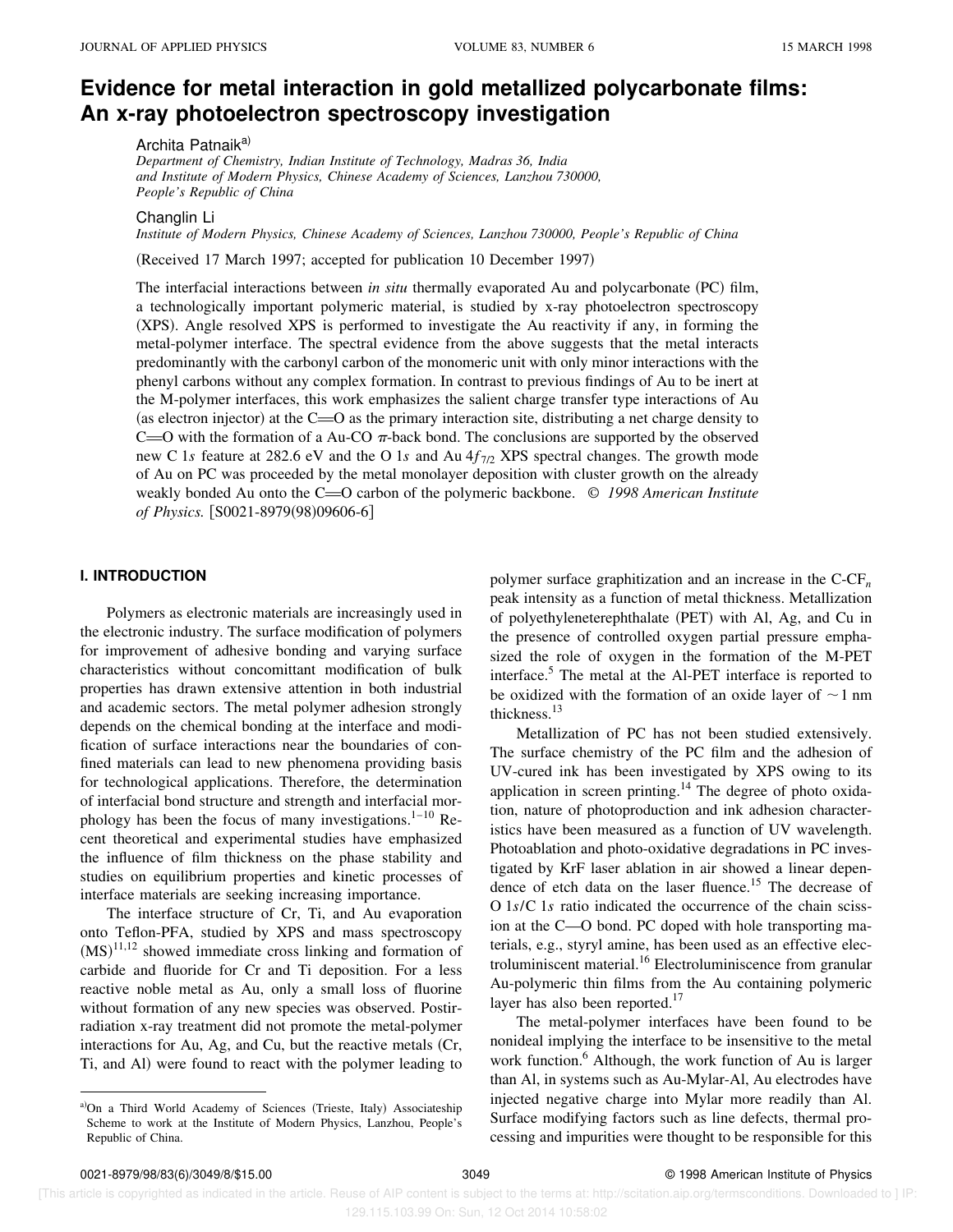

FIG. 1. Mass spectra from the XPS analysis chamber during x-ray irradiation of Au metallized PC.

enhanced negative injection. Au has also played an important role as evaporated metal electrodes  $(Au^-/Au^+)$  in conducting polymeric systems<sup>18</sup> and it may offer the possibility of acting as a metallic electron-injecting electrode in the fabrication of electroluminescent devices.

The use of Au as an electron injecting electrode in the possible PC based electronic devices has prompted us to investigate the Au-PC interface structure upon its formation as a function of metal thickness by XPS. Most of the previous work involving Au-polymer interfaces have focused on chemical interaction through core C 1s and Au  $4f_{7/2}$  chemical shifts. This work along with C 1*s* features, will emphasize the possible interfacial interactions based on the core O 1*s* spectral changes.

## **II. METHODOLOGY**

The PC substrates consisted of industrial films (Makrofol KG from Bayer, Germany) of thickness 15  $\mu$ m. The surface contamination was eliminated by cleaning with deionized water and C<sub>2</sub>H<sub>5</sub>OH. The film ( $5 \times 5$  cm<sup>2</sup>) was mounted on a cleaned glass slide by means of stainless steel clips. Thus, the area exposed for Au evaporation was  $4.5 \times 4.5$  cm<sup>2</sup>. The PC foil containing the glass slide was mounted in the vacuum chamber with a pressure of  $2\times10^{-7}$  Torr. At this limited pressure, build up of hydrocarbon contamination is very small since most small molecules comprising the extraneous atmosphere have a small sticking coefficient on the polymer.<sup>19</sup> The required amount of high purity analytical grade Au  $(99.999\%)$  was placed on the crucible in the evaporation chamber and Au deposition was performed by passing the current through the electrodes attached to the crucible. The Au source and the PC substrate distance was 18.5 cm. The thickness of the deposited layers was estimated from the weight difference by a microbalance



FIG. 2. (a) High resolution XPS C 1s spectrum of pristine PC film, (b) high resolution XPS O 1s spectrum of pristine PC film (the curve fitting data are shown in Table I).

with a sensitivity of 1  $\mu$ g. A linear relationship was obtained between the metal XPS signal and the thicknesses thus inferred.

Evaporation of Au onto the PC film supported on mica and glass substrates is reported to be smooth and uniform giving rise to large, flat crystallites with pronounced  $\{111\}$ texture.<sup>20</sup> Studying the metal-polymer interactions involves monitoring the evolution of the polymer surface during the formation of the interface. It is believed that during thermal deposition of the metal, the chemical state of the surface observed at very low coverages corresponds exactly to the interface formed.<sup>21,22</sup> Thus, in the present study, Au thickness of 3.2 Å was chosen to be appropriate for the first monolayer interface formation on the PC film. A thicker film of 35.4 Å was coated to investigate the interface structure evolution with greater metal content.

The samples remained in the evacuated chamber after Au coating. Vacuum dessicators were used to transport the samples just before transferring them into the ultrahigh vacuum chamber. XPS measurements were made in a VG Scientific ESCALAB 210 apparatus with a Mg  $K_{\alpha}$  source  $(1253.6 \text{ eV})$  operated at 15 kV and 20 mA at a pressure of  $\sim$  10<sup>-10</sup> mbar. The distance between the sample and the xray source was 0.5 cm with an x-ray incident angle of 45° and an electron take off angle 0° with respect to normal to the sample plane with a fixed analyzer. Angle resolved experiments used electron take off angles as 40°, 70°, 80°, and 85 $^{\circ}$ . The pressure during spectral acquisition rose from  $10^{-10}$ to  $10^{-9}$  mbar. To minimize the sample damage, acquisition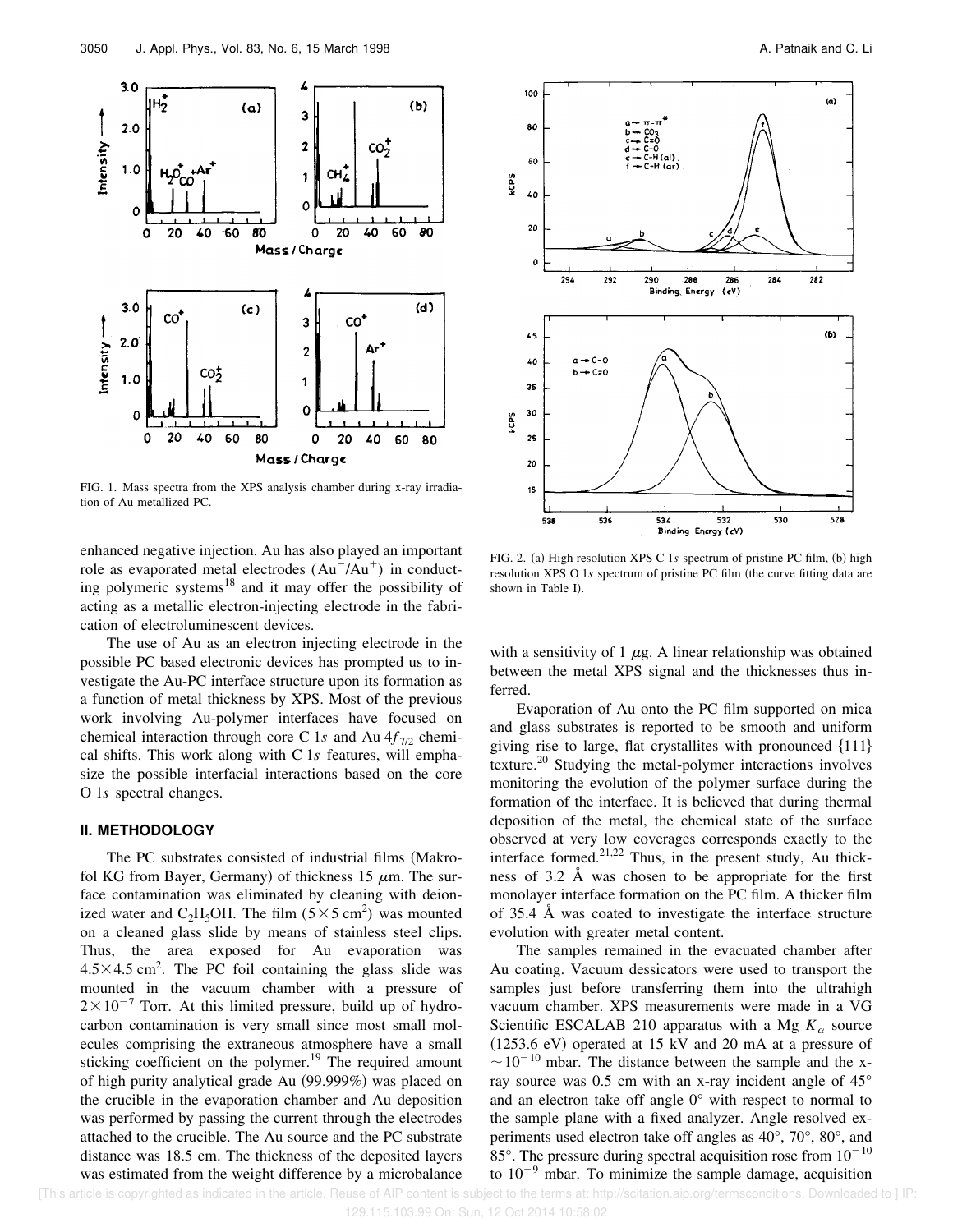TABLE I. C 1*s* binding energies and % of various carbon components for the pristine PC film and for 3.2 and 35.4 Å Au-PC substrates.

| C 1s peak components, area $%$                |                                    |                     |                      |       |       |                 |                 |                |  |  |
|-----------------------------------------------|------------------------------------|---------------------|----------------------|-------|-------|-----------------|-----------------|----------------|--|--|
| Surface                                       | Electron<br>takeoff<br>angle $(°)$ | $C-H$<br>(aromatic) | $C-H$<br>(aliphatic) | $C=0$ | $C=0$ | CO <sub>3</sub> | $\pi$ - $\pi^*$ | New<br>feature |  |  |
| PC                                            | $\mathbf{0}$                       | 72.0                | 11.0                 | 7.3   | 1.4   | 5.1             | 3.1             |                |  |  |
| PC-Au<br>$(3.2 \text{ Å})$                    | $\mathbf{0}$                       | 73.1                | 12.2                 | 8.4   | 2.0   | 4.3             | 1.6             |                |  |  |
| PC-Au<br>$(3.2 \text{ Å})$                    | 80                                 | 70.4                | 11.5                 | 3.9   | 4.8   | 3.4             | 0.66            | 4.8            |  |  |
| PC-Au<br>$(3.2 \text{ Å})$                    | 85                                 | 53.8                | 9.1                  | 4.1   | 2.7   | 1.1             | 0.19            | 29.0           |  |  |
| PC-Au<br>$(35.4 \text{ Å})$                   | $\mathbf{0}$                       | 74.4                | 9.3                  | 7.6   | 4.8   | 3.4             | 0.6             |                |  |  |
| Binding<br>energy<br>(eV)<br>$(vide$ Ref. 14) |                                    | 284.6               | 285.03               | 286.1 | 287.6 | 290.4           | 292.0           | 282.6          |  |  |

was performed with 1–2 scans. An analyzer pass energy of 100 eV with 500 meV steps was used for survey scans while, a pass energy of 20 eV with 40 meV steps was used for high resolution scans. Differential charging arising from a distribution of positive charge over the sample surface under x-ray bombardment in our experiments was compensated by doing a charge correction for signals with respect to the C 1*s* line at 284.6 eV as the internal standard. The extent of charging for 3.2 and 35.4 Å Au coated PC films were 2.16 and 5.12 eV, respectively.

Mass spectra of the residual gas composition in the XPS chamber were obtained with the help of a VG Scientific quadrupole mass spectrometer. The oxygen content in the XPS spectra was reduced to a few percent owing to emission of CO and  $CO<sub>2</sub>$  as a result of chain scission. Mass spectra up to 100 amu were recorded and Fig. 1 depicts different species formed in the XPS chamber. The major fragments in the background spectrum at  $5.5 \times 10^{-10}$  mbar were  $H_2^+$ ,  $H_2O^+$ ,  $CO<sup>+</sup>$ , and  $Ar<sup>+</sup>$ . With the opening of the x-ray gun, the relative intensities of the fragments  $H_2^+$  and CO<sup>+</sup> increased drastically along with the evolution of  $CO<sub>2</sub>$ . Less intense lines at *m/e* 12 ( $C_2^{++}$ ) and 16 ( $O_2^{++}/CH_4^+$ ) were also observed. In the course of x-ray irradiation, the final pressure rose to 1.2  $\times 10^{-9}$  mbar showing CO/C<sub>2</sub>H<sub>4</sub> and CO<sub>2</sub> as the major volatile fragments emitted from the polymer.

#### **III. RESULTS**

The structure of the monomeric unit of polycarbonate is shown below.



#### **A. XPS spectra of pristine PC surface**

Figures  $2(a)$  and  $2(b)$  show the deconvoluted C 1*s* and O 1*s* spectra of the pristine PC sample, respectively. Analysis of the pristine PC spectra showed 17% O and 83% C and the chemical bonding was consistent with the chemical structure. The C 1*s* feature could be deconvoluted into six distinct peaks<sup>14</sup> (cf. Table I). The satellite peak situated at  $6.1 \text{ eV}$ below the main C 1 $s$  peak was assigned to  $CO<sub>3</sub>$  and the  $\pi$ - $\pi$ <sup>\*</sup> shake-up component was observed at 292 eV. The latter is associated with the presence of localized  $\pi$  electrons in the conjugated phenyl system. The O 1*s* peak positions at 532.4 and 534.06 eV, separated by  $\sim$  2 eV, are attributed to  $C=O$  and -O-C-O- functional groups,<sup>14</sup> respectively. Although stoichiometry requires the peak areas of the above two should be in the ratio 1:2, peak fitting after background subtraction shows a ratio of 1:1.35. This deviation is possibly due to the loss of oxygen during spectral acquisition.

#### **B. Characterization of Au-PC interface**

## **1. Comparison of C 1s, O 1s and Au 4f features with respect to Au coverage**

The Au 4*f*, C 1*s*, and O 1*s* XPS spectra of the pristine PC sample, the 3.2 and 35.4 Å Au coated PC films are shown in Figs. 3(a), 3(b), and 3(c), respectively, at  $0^{\circ}$  electron takeoff angle with respect to the sample plane. Increasing deposition of Au caused attenuation in the C 1*s* and O 1*s* signal areas. Angle dependent XPS spectra shown in Figs.  $4(a)$  and  $4(b)$  for the 3.2 Å Au-PC samples show a decreasing trend in the ratio of Au  $4f_{7/2}$ /C 1*s* with a decreasing electron take-off angle. A similar trend was observed in the thicker Au-PC bilayer system implying the composition to be uniform without any contaminant. After aging the samples for  $\sim$ 8 h in the XPS chamber, no change in the C 1*s*/O 1*s* intensity was observed indicating the metal-polymer interaction to take place during the metal deposition process.

#### **2. The Au 4f XPS spectra**

A comparison of the 3.2 and 35.4 Å Au coated PC film surfaces [Fig. 3(a)] shows the initial 84.0 eV Au  $4f_{7/2}$  XPS band to shift to a lower binding energy  $(BE)$  of 83.7 eV with a narrowing of the band from 1.32 to 1.04 eV for the 35.4 Å

[This article is copyrighted as indicated in the article. Reuse of AIP content is subject to the terms at: http://scitation.aip.org/termsconditions. Downloaded to ] IP: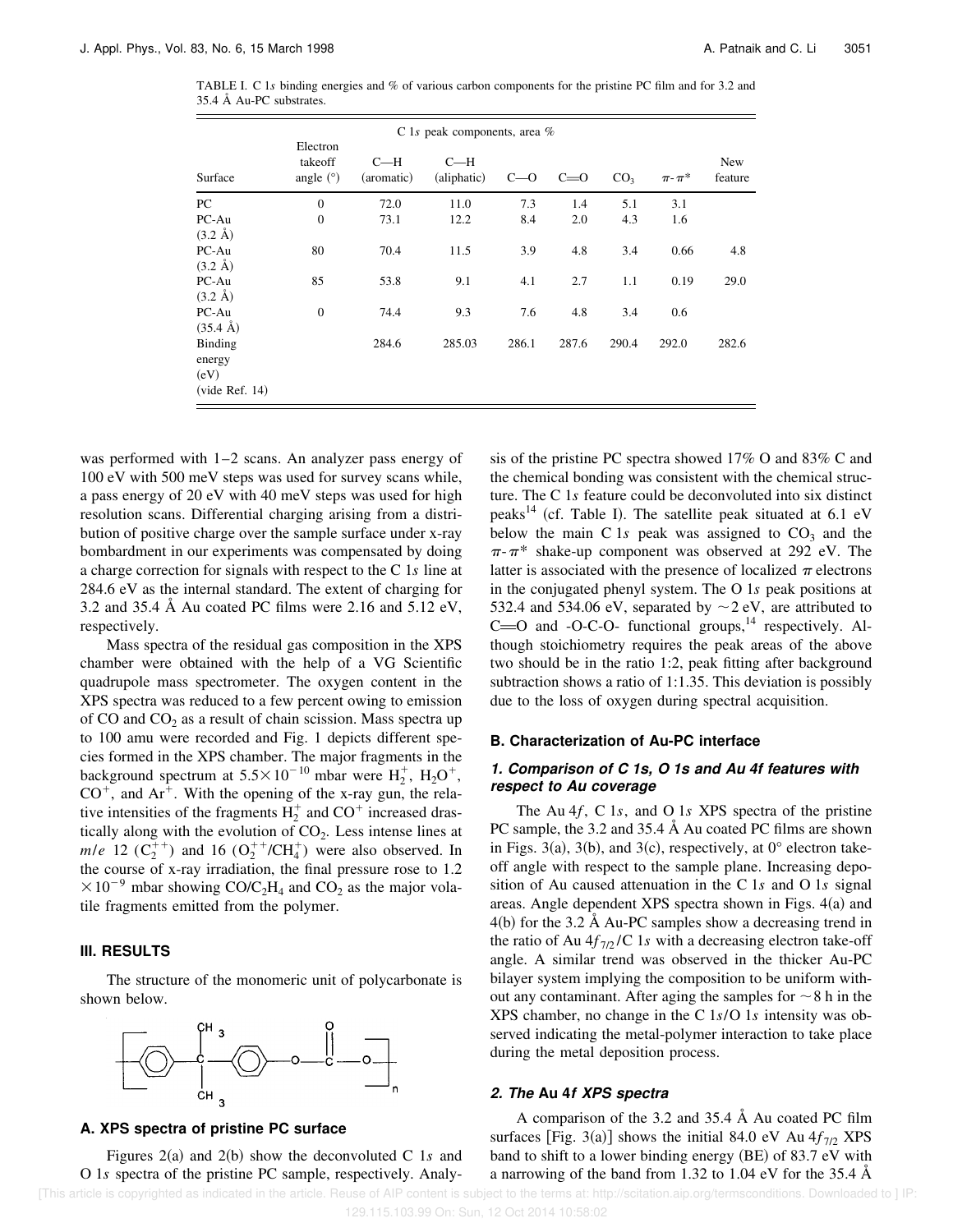

FIG. 3. Au coverage dependent (a) Au  $4f$  core level, (b) C 1*s* core level, (c) O 1*s* core-level XPS spectra of PC films.

film. For angle resolved experiments, a shift of 0.6 eV was recorded. The 4f spin-orbit splitting remained constant within the experimental uncertainty of 0.05 eV. No new feature was observed in the Au 4*f* XPS spectra. Au primarily occurs in one oxidation state and the valence shell has a large radius. Thus the chemical shifts in the core BE are relatively small which justifies our present observation. Furthermore, since Au is a conductor and is inert to oxidation in air and has a high photoelectron cross section for the 4f shell, high resolution lines with  $BE±0.01$  eV are possible for a reasonable line width of the Mg  $K\alpha$  x-ray line and the spectrometer resolution.<sup>23</sup> The valence level spectra of the two samples were probed for both Au thicknesses; the two pronounced peaks in the valence band  $(VB)$  at 3.6 eV and 6.1 eV were attributed to Au 5 $d$  core levels<sup>24</sup> which dominated the spectra even at a low coverage  $(3.2 \text{ Å})$ . A shift of 0.7 eV was



FIG. 4. Angle dependent (a) Au 4*f* and (b) C 1*s* core level XPS spectra of 3.2 Å Au coated Au-PC bilayer.

observed with the former for the 35.4 Å Au coated film. The peaks developed with respect to Au thickness, the VB broadened and both the features shifted apart.

The shifting of the metal peaks to lower BE has been explained to be due to metal cluster formation.<sup>25</sup> In the earlier stages of metal deposition, smaller size clusters are formed on the polymer surface. Due to a definite number of atoms in the clusters, their electronic structure represents a transitional state between the discrete energy levels of free atoms and the continuous band of bulk metals. The electronic states in the cluster are more localized than in the bulk metals which affects their electronic structure and the net effect of cluster size on the XPS BE is reported to be between 0.1 and 1.0 eV.<sup>25</sup> A shift of 0.3 eV in our 35.4 Å Au coated sample clearly indicates the formation of Au clusters on the polymer substrate. Charging of the metal clusters on the polymer substrate evidenced by the shift of the Au Fermi level has been studied in the case of the Au-PI system.<sup>21</sup> The XPS data reported a negative shift in the C 1*s* core levels of PI due to injection and trapping of photoemitted electrons from Au into the polymer. In our angle variation, experiments at  $80^{\circ}$  and  $85^{\circ}$  with 3.2 Å Au coated PC film, a new C 1s peak at lower BE, 282.6 eV (to be discussed in the next section), appeared which perhaps is due to the Au-C charge transfer interaction through charge trapping at C with the formation of negative carbons.<sup>4</sup> However, these interactions could not be detectable from the core Au  $4f_{7/2}$  spectra which is in agreement with previous reports.<sup>26</sup> Furthermore, at high coverage, this interaction showed no finger print. Earlier

[This article is copyrighted as indicated in the article. Reuse of AIP content is subject to the terms at: http://scitation.aip.org/termsconditions. Downloaded to ] IP: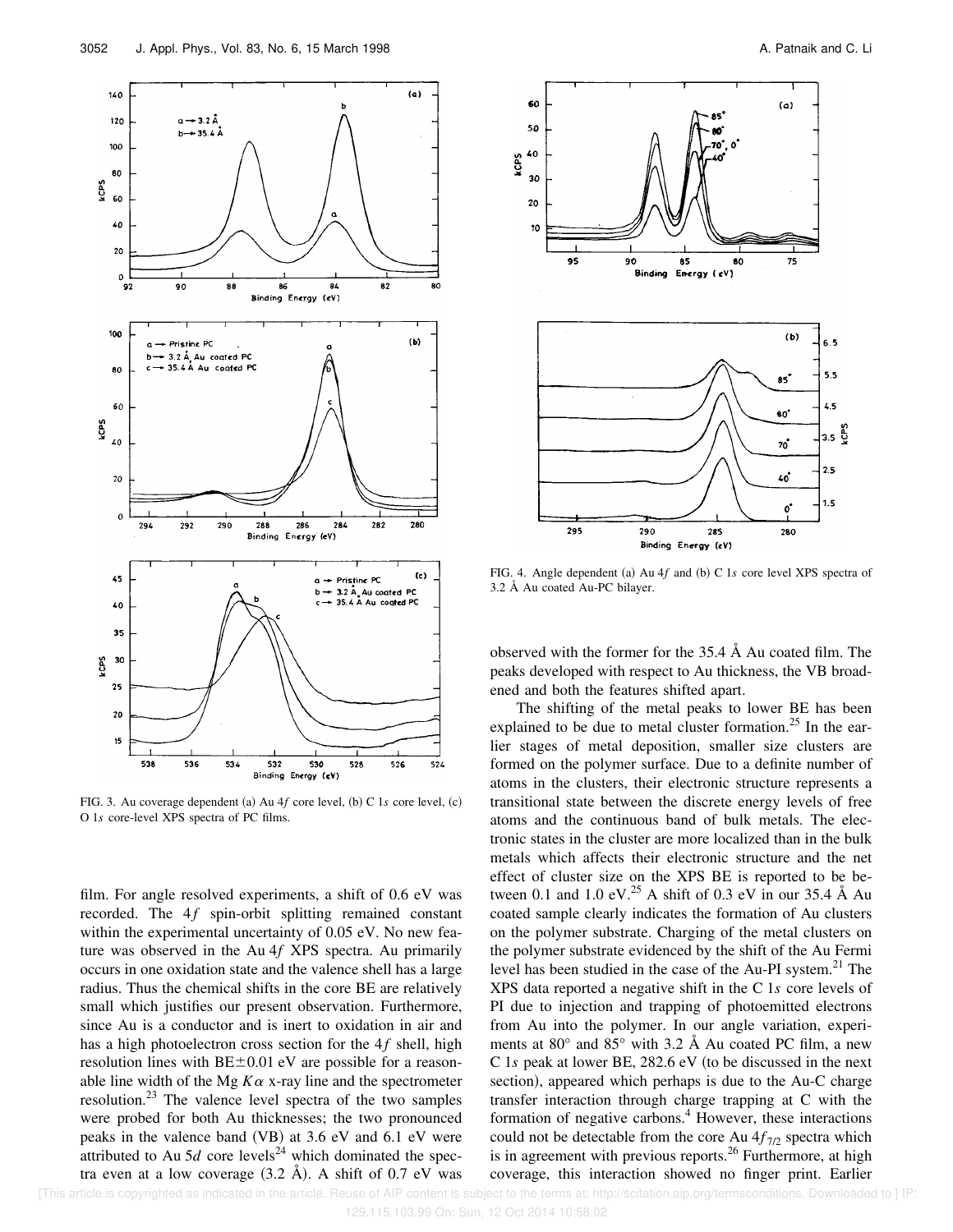

FIG. 5. C 1s core-level XPS spectrum of Au-PC  $(3.2 \text{ Å})$  film at 85° electron takeoff angle.

work on Au-Teflon PFA<sup>11,14</sup> interfaces reported the fact that Au neither reacts with C nor with O regardless of metal thickness.

### **3. C 1s spectra**

The C 1*s* shake-up satellite component at 292.0 eV decreased sharply in intensity [Fig.  $3(b)$ ] as a function of Au thickness suggesting a weak interaction between Au and the  $\pi$ -conjugated electrons of the phenyl ring. Since the shake-up structure are the characteristics of higher occupied and lower unoccupied valence orbitals, the shake-up satellite feature is very distinct originating from the  $\pi$ - $\pi$ <sup>\*</sup> transitions of the unsaturated backbone, accompanying core ionization. The relative variation in the intensities of this feature for the Au-PC substrates therefore indicates different modes of Au interaction with PC. Since the 290.4 eV C 1*s* feature is assigned to the  $CO<sub>3</sub>$  group, a reduced intensity may also imply C—O bond breaking due to chain scission, preceeding the destruction of the  $CO<sub>3</sub>$  group due to radiation damage. However, this effect is negligible and may be considered in reference to the total oxygen content associated with the pristine PC and the two Au coated samples which were reduced from 17% to 14% to 12%, respectively.

The absence of any new C 1*s* feature at 0° electron take off angle for the samples essentially indicates no strong metal interaction with the polymeric backbone. However, our angle resolved experiments at 80° showed the appearance of a new peak  $(g)$  at 282.6 eV with a negative shift of the C 1*s* for the 3.2 Å coated film. The intensity of this peak increased from 4.8% to 29% at  $85^{\circ}$  (Fig. 5). No such feature could be seen to exist for the 35.4 Å film. Polzonetti *et al.*<sup>4</sup> have reported a similar C 1*s* feature at 282.5 eV in the Cr-PI system whose intensity was seen to increase with metal coverage. The phenomena were related to the growth mode of Cr and to the strong interaction between the metal atoms and the  $C = C$  chain units of the phenyl ring of the polymer and to the formation of negative carbon. The present observation of the negative shift of the C 1*s* level is possibly a result of weak  $Au \rightarrow C = 0$  charge transfer type interaction. However, a similar signature in the Au 4*f* XPS spectra is not observed. This result is however, in agreement with literature data,  $26$ which state that for metal-polymer interfaces, charge transfer

TABLE II. O 1*s* binding energies and % of various oxygen components for the pristine PC film and for 3.2 and 35.4 Å Au-PC substrates.

| Surface            | O 1s peak components, area %<br>Electron<br>take-off<br>angle $(°)$<br>New feature<br>$C=0$<br>–റ |       |       |       |       |  |  |  |
|--------------------|---------------------------------------------------------------------------------------------------|-------|-------|-------|-------|--|--|--|
| PC.                | $\theta$                                                                                          | 42.0  | 58.0  |       |       |  |  |  |
| $PC-Au$            | $\theta$                                                                                          | 38.8  | 43.3  |       |       |  |  |  |
| $(3.2 \text{ Å})$  |                                                                                                   |       |       |       |       |  |  |  |
| $PC-Au$            | 80                                                                                                | 40.5  | 36.7  | 5.1   |       |  |  |  |
| $(3.2 \text{ Å})$  |                                                                                                   |       |       |       |       |  |  |  |
| $PC-Au$            | 85                                                                                                | 32.8  | 23.3  | 21.9  | 4.2   |  |  |  |
| $(3.2 \text{ Å})$  |                                                                                                   |       |       |       |       |  |  |  |
| $PC-Au$            | $\theta$                                                                                          | 34.6  | 35.9  |       |       |  |  |  |
| $(35.4 \text{ Å})$ |                                                                                                   |       |       |       |       |  |  |  |
| <b>Binding</b>     |                                                                                                   | 532.4 | 534.0 | 530.1 | 527.9 |  |  |  |
| energy             |                                                                                                   |       |       |       |       |  |  |  |
| (eV)               |                                                                                                   |       |       |       |       |  |  |  |

The C $=$ O and C $-$ O % for Au coated samples are not calculated with respect to 100% O, but with respect to the total oxygen after depletion upon x-ray irradiation.

interactions are hardly detectable at the metal core level XPS spectra.

Almost all previous work on Au-polymer interfaces have reported them as nonmetallized surfaces. The difference between the noble and the reactive metal-polymer interfaces are described not to be related to metal complexes but to the (i) entrapment of fragments from polymer chain scission near the interface or in the metal film and to the  $(ii)$  recombination reactions of radicals produced during metal deposition as a result of bond breaking. These reactions are limited by the mobility of the radicals and steric hindrance. Radicals in the near proximity react with the others chemisorbed in the metal film or at the near surface. The bond breaking and hence the concentration of radicals created increased with metal reactivity and thickness.<sup>12</sup> With Al, the interface on PET film is reported to be formed with the formation of organometallic complexes of the type Al-O-C through Al grafting.<sup>5</sup> The complex formation pathway followed a chemical attack on the carboxylic groups of the PET polymer but with Ag and Cu as much less reactive metals, a reaction mechanism involving metal diffusion into the free volume of the polymer is reported by these workers. The origin of bonding at these diffusive interfaces has been explained through charge transfer complexes or pure physical adhesion which has been invoked.

#### **4. O 1s spectra**

Figure  $3(c)$  shows the O 1s core level XPS spectra for the pristine, the 3.2 Å, and the 35.4 Å Au coated PC films. Spectral deconvolution and fitting results are included in Table II. Although no new feature was observed at 0° electron take-off angle, large chemical shifts and changes in the peak areas of  $C=O$  and  $C=O$  O 1s signals were seen. For the 35.4 Å Au-PC substrate, shifts of 0.45 and 1.1 eV for  $C=O$  and  $C=O$  peaks, respectively, towards lower BE were encountered. The O 1s (C—O/C=O) area ratio decreased in the order  $1.41-1.11-1.03$  for the pristine and the 3.2 and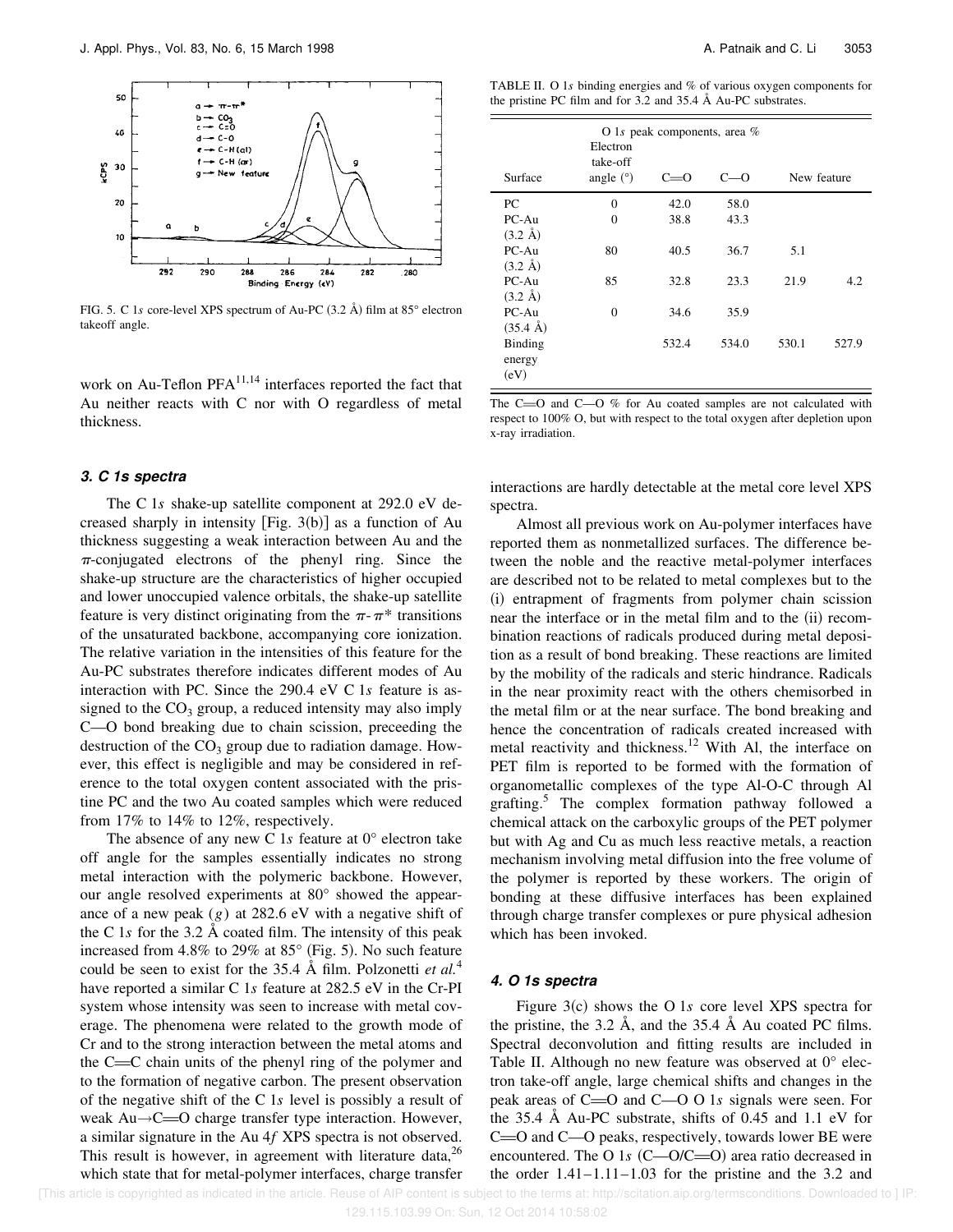

FIG. 6. O 1s core-level XPS spectrum of Au-PC (3.2 Å) film at 80° electron takeoff angle; (b) O 1*s* core-level XPS spectrum of Au-PC  $(3.2 \text{ Å})$  film at 85° electron takeoff angle.

35.4 Å samples, respectively, with a total oxygen atomic percent reduction from 17% to 14% to 12% for the same sample sequence.

The detailed angle resolved XPS data for O 1*s* signals are reported in Table II. For the 80° electron take-off angle, the O 1*s* component corresponding to single bonded oxygen in 3.2 Å Au coated PC film decreased markedly from an initial value of 58% to 36.7%, while a new lower BE component formed at 530.1 eV | Fig.  $6(a)$ | representing an area of 5.1% of the total oxygen. This feature cannot be concretely attributed to Au-O bonding since a corresponding feature did not arise in the Au  $4f_{7/2}$  XPS spectrum. Figure 6(b) shows the O 1*s* spectral behavior for the same sample at the 85° electron take-off angle. Along with a reduction in the C—O component, the  $C=O$  component also decreased drastically from 42% to 32.8% with the appearance of a second new peak at a lower BE of 527.9 eV which represented an area of 4.2% of the total oxygen.

The O 1*s* spectral changes could be interpreted in terms of Au interacting with the  $C=O$  group of the polymer and donating electron density to the same. This phenomena is well evidenced in the shifts of C=O and C-O O 1s signals to lower BEs resulting in new features. As Au thickness varied and the Au overlayer grew  $(35.4 \text{ Å})$ , no new features were observed in the O 1*s* XPS spectra even though C—O and  $C = 0$  intensities decreased substantially. Since Au clusters are formed through agglomeration/condensation at greater metallization, the system overlayer composition and morphology are perhaps controlled by the compositional changes in the 1–2 top monolayers on the substrate. Inter-

face chemistry of Mg-PET through O 1*s* spectral changes indicated Mg to adsorb on the polymer surface via the addition reaction with the  $C=O$  group with the formation of Mg—O and Mg—C bonds.<sup>27</sup> In the case of Mg metallization for longer time intervals, metallic cluster formation by Mg adsorption onto the initial Mg at the interface is reported without any O 1*s* spectral shifts or appearance of new peaks, strongly supporting our observation.

#### **IV. DISCUSSION**

The C 1*s* XPS signals in the study of interface chemistry of Au metallization onto PC implied a weak interaction with the phenyl carbons as evidenced from the intensity changes of the  $\pi$ - $\pi$ <sup>\*</sup> transition signals and the appearance of the 282.6 eV C 1*s* feature in the angle resolved XPS spectra, attributed to  $Au \rightarrow C = 0$  interaction. It is concluded that in the presence of a more reactive group like  $C=0$ , the aromatic sites are not preferable for metal interaction, but the delocalized phenyl electrons are sensitive to any variation of the electronic structure at the metal-polymer interface as observed from the intensity changes of the  $\pi$ - $\pi$ <sup>\*</sup> peaks. The pronounced chemical shifts in  $C$ — $O$  and  $C$  groups clearly indicate that the  $Au \rightarrow C = 0$  interaction occurs after the formation of the first monolayer Au-PC interface corresponding to 3.2 Å Au metallization. In the interaction between Au and C= $O$ , a net donation from Au (valence  $'d''$ orbitals) to CO takes place. The CO group has vacant  $\pi$ orbitals in addition to lone pairs. These vacant orbitals accept electron density from the Au filled orbitals to form a type of  $\pi$  bonding ( $\pi$ -back bonding) that supplements the  $\sigma$  bonding arising from lone pair donation. High electron density on Au is thus delocalized onto the low-lying  $\pi$  orbitals of CO. As the extent of the back donation from Au to CO increases, the Au—C bond becomes stronger and the  $C=O$  weaker.<sup>28</sup> As a consequence of losses in the *d*-electron population, the Au 5*d* bands (3/2 and 5/2) in our experiments showed higher BE shifts for the 3.2 Å film as compared to the 35.4 Å substrate. For higher metallized PC films, as in the case of the latter, the Au cluster formation is possibly hindering the back donation of charge density to C thus, resulting in no new (282.6 eV) feature in the C 1s XPS spectrum. The physical evidence for the multiple nature of Au—CO bonds are perhaps reflected in the appearance of new C 1*s* band and shifts in the  $C=O$  and  $C=O$  to give rise to new features at 530.1 eV and 527.9 eV with a substantial at. % of 21.9 and 4.2, respectively. Similar interactions have been studied in metal carbonyls<sup>29</sup> where the net effect was evaluated for  $\sigma$ donation of the CO ligand and the back donation from the metal ion. The C 1s, O 1s and the metal core XPS BEs confirmed that a net donation from the metal to the ligand takes place. The results have been found to tally with the MO calculations.

Based on the above findings, an interaction scheme is proposed in Fig. 7 which shows the formation of a  $\pi$  back bond between Au and CO followed by a Au attack onto the C= $O$  carbon as the primary interaction site [Fig. 7(b)]. The formation of this Au $\rightarrow$ CO  $\pi$ -back bond can result from the dative overlap of a filled  $d\pi$  or hybrid  $dp\pi$  Au orbital with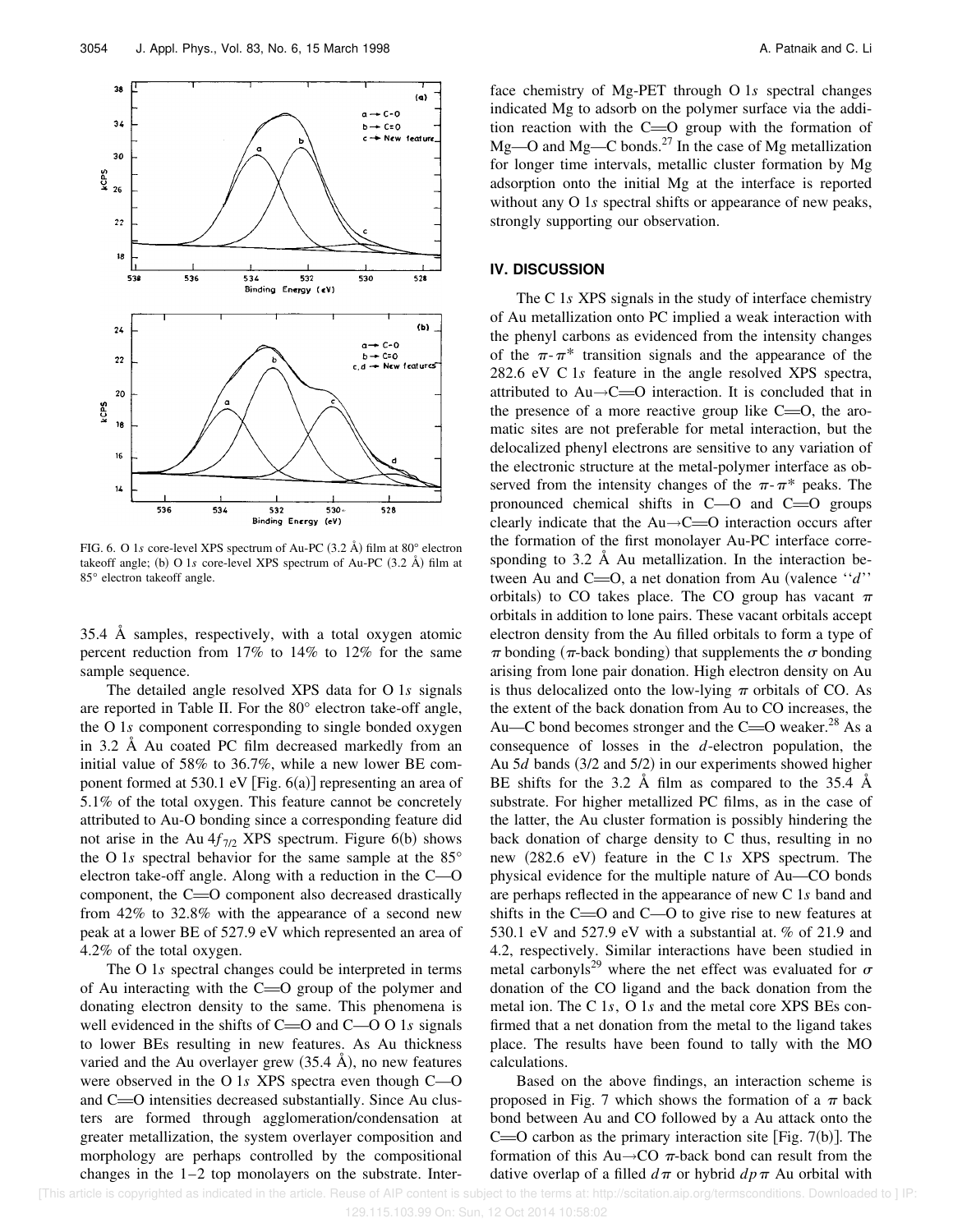

FIG. 7. Probable scheme for interactions at the Au-PC interface and at greater metallization of the PC surface. (a) The monomeric unit of PC with C=O groups protruding upwards; (b) Au-C back  $\pi$  bond formation at the C=O site in the monomeric unit; (c) Au cluster formation on the already weakly bound Au to carbon on the monomeric unit; (d) intra/inter Au-PC interactions; intra–Au-Au interaction in the same PC monomeric unit; inter–Au-Au interactions between different monomeric units; (e) formation of Au–CO  $\pi$  back bond.

an empty anti-bonding  $p\pi$  orbital of the CO group<sup>31</sup> [Fig. 7(e)]. Infrared spectral studies on Cr and Cu metallization of PET and PI<sup>8</sup> support the observation of metal-carbon bonding and models have been proposed by Wong *et al.*<sup>26</sup> for the Mg-PET interface. The latter have reported Mg—O and Mg—C bond formation supplemented by XPS observations. Figure  $7(c)$  depicts the building up of large size Au clusters on the weakly bonded Au at the Au-PC interface. In Fig.  $7(d)$ , intra- and intermolecular metal-polymer and metalmetal cluster interactions are shown in the same and between different monomeric units present within the Au interaction zone on the polymer surface. Atomic Au has a  $5d^{10}6s^1$  electronic configuration. The interaction between Au–Au of different monomeric units according to Fig.  $7(d)$  can exist as a weak Au(5*d*) $\rightarrow$ Au(6*s*,6*p*) rehybridization.<sup>30, 31</sup>

- <sup>2</sup>P. Boedo and J. E. Sundgren, J. Appl. Phys. 60, 1161 (1986).
- <sup>3</sup>M. J. Goldberg, J. G. Clabes, and C. A. Kovac, J. Vac. Sci. Technol. A **6**, 991 (1988).
- <sup>4</sup>G. Polzonetti, M. V. Russo, A. Furlani, and G. Infante, Chem. Phys. Lett. **214**, 333 (1993).
- 5 J. F. Silvain, A. Veyrat, and J. J. Ehrhardt, Thin Solid Films **237**, 164  $(1994).$
- <sup>6</sup> S. R. Kurtz and R. A. Anderson, J. Appl. Phys. **60**, 681 (1986).
- <sup>7</sup> A. J. Pertsin and Y. M. Pashunin, Appl. Surf. Sci. 44, 171 (1990).
- <sup>8</sup>D. S. Dunn and J. L. Grant, J. Vac. Sci. Technol. A 7, 253 (1989).

<sup>9</sup>F. M. Pan, J. L. Huang, and C. F. Liaw, J. Vac. Sci. Technol. A **11**, 3076  $(1993).$ 

- <sup>10</sup>F. Faupel, in *Proceedings of the First International Conference Polym-Solid Interfaces, Namur, 1991* (IOP, Bristol, UK, 1991), p. 171.
- <sup>11</sup>M.-K. Shi, B. Lamontagne, L. Martinu, and A. Selmani, J. Appl. Phys. **74**, 1744 (1993).
- <sup>12</sup>M.-K. Shi, B. Lamontagne, A. Selmani, and L. Martinue, J. Vac. Sci. Technol. A **12**, 44 (1994).
- <sup>13</sup> J. F. Silvain, A. Arzur, M. Alnot, and J. J. Ehrhardt, Surf. Sci. **251/251**, 787 (1991).
- <sup>14</sup> M. C. Burrell and M. G. Tilley, J. Vac. Sci. Technol. A **12**, 2507 (1994).
- <sup>15</sup>P. Lemoine, K. Cazzini, I. T. McGovern, W. J. Blau, P. Baetz, C. Ziegler, and W. Gopel, Chem. Phys. Lett. 220, 177 (1994).
- <sup>16</sup>C. Hosokawa, N. Kawasaki, S. Sakamoto, and T. Kusumoto, Appl. Phys. Lett. **61**, 2503 (1992).
- <sup>17</sup>P. Canet and C. Laurent, in *Proceedings of the 7th International Symposium on Electrets (ISE-7), Berlin, Germany, 25-27 Sept. 1991 (IEEE,* New York, 1991), pp. 874-879.
- <sup>18</sup> M. Ieda, IEEE Trans. Electr. Insul. **EI-19**, 162 (1984).
- <sup>19</sup> D. Briggs, in *Practical Surface Analysis* (Wiley, New York, 1990), p. 438.
- <sup>20</sup> Y. Golan, L. Margulis, and I. Rubinstein, Surf. Sci. **264**, 312 (1992).
- <sup>21</sup>H. M. Meyer, S. G. Anderson, L. Atanasoska, and J. Weaver, J. Vac. Sci. Technol. A **6**, 30 (1988).
- <sup>22</sup>L. Atanasoska, S. G. Anderson, H. M. Meyer, Z. Lin, and J. H. Weaver, J. Vac. Sci. Technol. A 5, 3325 (1987).
- <sup>23</sup>G. Beamson and D. Briggs, in *High-Resolution XPS of Organic Polymers: The Scienta ESCA 300 Database* (Wiley, New York 1992).
- <sup>24</sup> M. G. Mason, Phys. Rev. B **27**, 748 (1983).
- <sup>25</sup>K. Konstadinidis, F. Papadimitrakopoulos, M. Galvin, and R. L. Opila, J. Appl. Phys. 77, 5642 (1995).
- <sup>26</sup>S. P. Kowalczyk, in *ACS Symposium Series, Vol. 440, Metallization of* Polymers, edited by E. Sacher, J. J. Pireaux, and S. P. Kowalczyk (Ameri-

[This article is copyrighted as indicated in the article. Reuse of AIP content is subject to the terms at: http://scitation.aip.org/termsconditions. Downloaded to ] IP:

129.115.103.99 On: Sun, 12 Oct 2014 10:58:02

 $1$ D. Briggs, J. Adhes. **13**, 287 (1982).